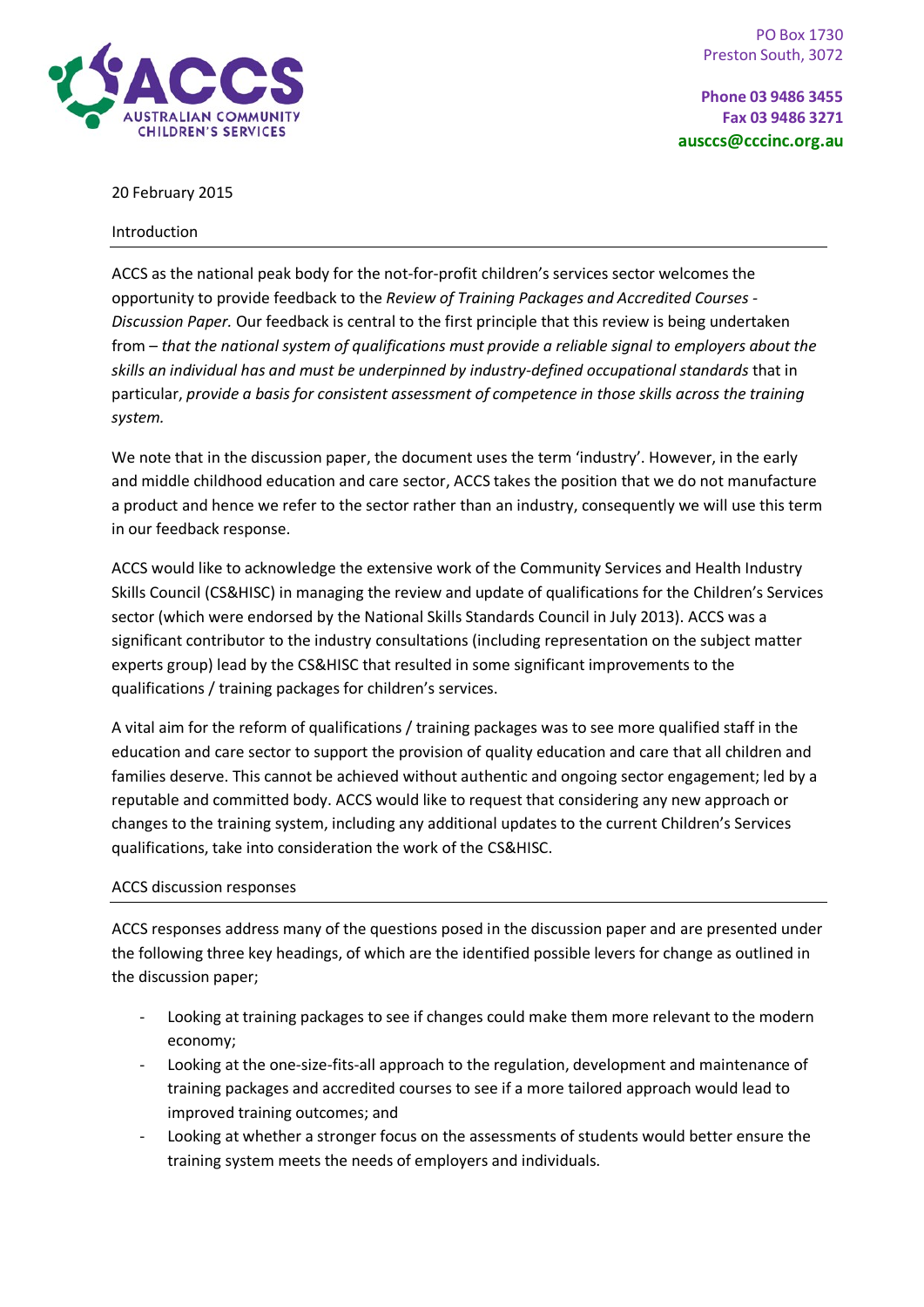

ACCS also draws on the content of two previous submissions;

- Appendix 1: 2012 submission to the Qualifications review for the children's services sector
- Appendix2: 2014 submission to the Discussion Paper Towards a Contestable Model

# **1. Looking at training packages to see if changes could make them more relevant to the modern economy**

ACCS believes that considering any changes to training packages based on the modern economy is a complex consideration for the early and middle childhood education and care sector. It is widely known that demand for educators in the sector is high; as is the demand for child care places. However, at no point should changes to training packages that reflect the modern economy come at the expense of quality.

ACCS recommends that any considerations to this possible lever for change be carefully addressed alongside the 'Early childhood education and care workforce strategy for Australia: 20[1](#page-1-0)2-2016'<sup>1</sup>. The workforce strategy seeks to increase the level of qualifications in the ECEC workforce. As discussed in the strategy, ACCS supports the belief that well-trained and qualified ECEC educators with current, relevant and appropriate skills and knowledge are essential for the provision of quality care and education and outcomes for all children. Furthermore, the importance of high quality, well-trained educators is a consistent thread throughout the National Quality Framework and all its components.

ACCS believes that improving the requirements for the design and delivery of training packages by registered training organisations and strengthening assessment requirements for learners is a critical first step. Poorly trained educators place a heavy burden on early and middle childhood services. Ensuring that graduates are 'work ready' reduces stress on the sector and supports the provision of quality outcomes for all children using early and middle childhood education and care services.

In a brief survey<sup>[2](#page-1-1)</sup> conducted by Early Childhood Australia (ECA), it was evident that some graduates, because of inadequate or limited training, are unable to gain employment; while others have needed to be retrained to supplement the gap between their training and the actual job requirements of a quality and work ready educator. This is a significant burden for education and care services and one that is most critical to consider when addressing any proposed changes to reflect the modern economy.

ACCS believes that simplifying or watering down the content, design and delivery, and assessment requirements of training packages is not a consideration for aligning early and middle childhood education and care qualifications to Australia's modern economy. Instead, investment must be made in strengthening the quality of training packages and all its components to ensure a well-trained early and middle childhood education and care workforce made up of quality educators who are able to provide high quality care and education to all children.

<span id="page-1-1"></span><span id="page-1-0"></span><sup>&</sup>lt;sup>1</sup> See[: http://deewr.gov.au/early-years-workforce-strategy](http://deewr.gov.au/early-years-workforce-strategy)<br><sup>2</sup> See[: http://www.earlychildhoodaustralia.org.au/wp-content/uploads/2014/01/ECA-Submission-to-the-VET-Inquiry-CE1.pdf](http://www.earlychildhoodaustralia.org.au/wp-content/uploads/2014/01/ECA-Submission-to-the-VET-Inquiry-CE1.pdf)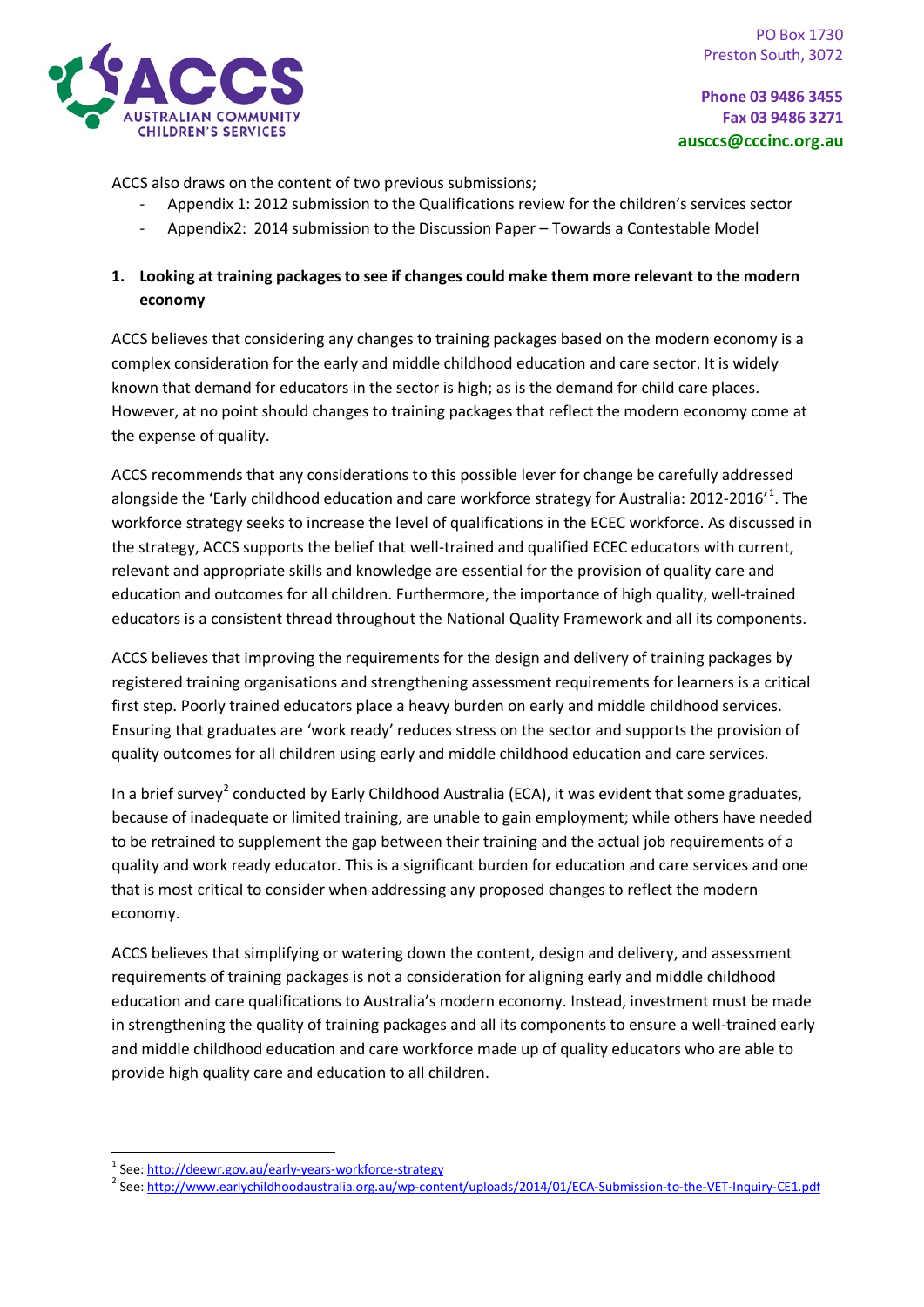

# **2. Looking at the one-size-fits-all approach to the regulation, development and maintenance of training packages and accredited courses to see if a more tailored approach would lead to improved training outcomes**

ACCS does not support a one-size-fits-all approach to the regulation, development and maintenance of training packages. There are currently 12 Industry Skills Councils that each cover a number of Industries / Sectors; this in itself is a large task to ensure a responsive approach to sector needs.

The early and middle childhood education and care sector is a complex and changing world. As stated in the preamble to the Early Childhood Australia Code of Ethics; '*The notion of lifelong learning, reflective practice, researching with children, new methods of documenting and assessing children's learning, and collaborating across traditional service and discipline boundaries are examples of contemporary requirements for early childhood professionals.*' [3](#page-2-0)

ACCS believes that any regulatory body or organisation tasked with the responsibility of overseeing the regulation, development and management of training packages for the early and middle childhood education and care sector, must be able to do so in a timeline and manner that reflects the important growth of new knowledge, theories and practice as they present. Furthermore, they must have authentic and ongoing engagement with sector experts.

ACCS would also like to highlight the risk of a one-size-fits-all approach to regulation and management of training packages in relation to the definition and understanding of 'technical' skills and knowledge. In the early and middle childhood education and care sector, many of the required skills and especially the knowledge domains cannot be simply 'checked off' following completion of a specific task. Consideration must be given to the different types of skills and the range of knowledge required across a range of sectors or industries. This point links to ACCS' feedback in the next section on strengthening the focus on assessment of students.

# **3. Looking at whether a stronger focus on the assessments of students would better ensure the training system meets the needs of employers and individuals**

ACCS firmly believes that a stronger focus on the assessment of students is a critical aspect to ensuring the outcome of 'work ready' educators.

ACCS would like to draw attention to the attached appendixes; Appendix  $1 - 2012$  submission to the Qualifications review for the Children's Services Sector, and Appendix 2: 2014 submission to the Discussion Paper – Towards a Contestable model. Content provided in these two submissions present some core understandings that lead to the recognition of a need for strong assessment requirements for learners undertaking any early and middle childhood education and care qualification.

<span id="page-2-0"></span><sup>&</sup>lt;sup>3</sup> Se[e http://www.earlychildhoodaustralia.org.au/our-publications/eca-code-ethics/#preamble](http://www.earlychildhoodaustralia.org.au/our-publications/eca-code-ethics/#preamble)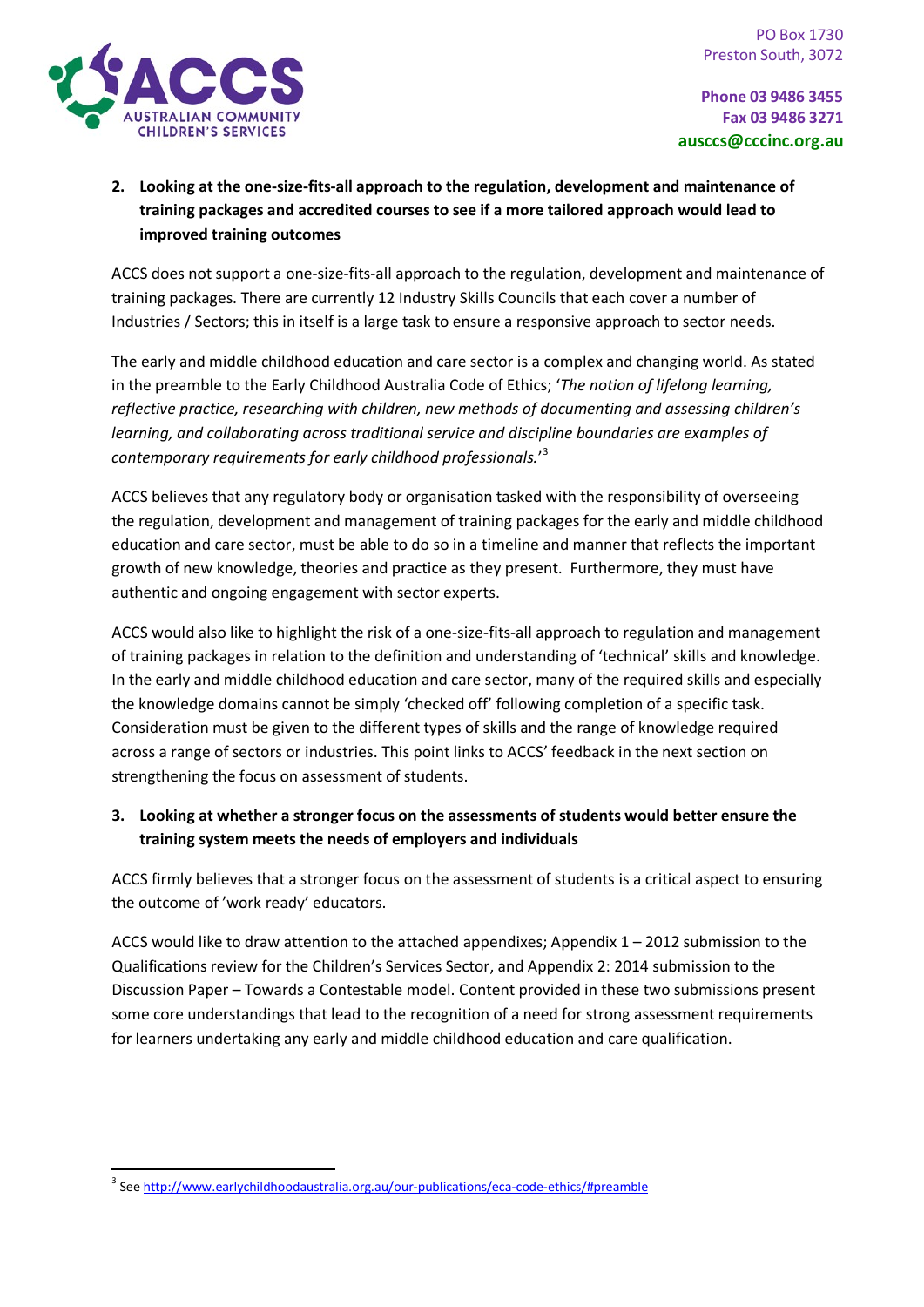

ACCS believes that alongside the consideration of an improved and stronger focus on assessment, the issue of design and delivery of training packages must also be addressed. As stated in the discussion paper, *training packages are not curriculum and do not prescribe the way training is delivered to an individual.* This means that while training providers are able to design and deliver the skills and knowledge identified in the training packages as they see fits with individual learner and /or employer needs, the gap in the number of employable sector ready educators grows.

In addition to the points above, ACCS recommends that the capabilities of assessors is also addressed in direct relation to any improvements made to the focus of assessment of students. In the recent ECA survey<sup>[4](#page-3-0)</sup> a respondent states that *trainers do not understand and therefore do not engage with the complex underpinning knowledge that is inherent in the training package but focus on demonstration of skills. The underpinning knowledge and theoretical understanding of the trainers is insufficient in many aspects to adequately build this in the students they are working with.* (Member of teaching staff at a university, Vic)

ACCS believes that to enable a training system to adequately meet the needs of sector, employers and individual learners, assessment requirements must be firmed up with the following key aspects addressed.

Improved requirements to consistent design and delivery of training packages

Improved requirements of training providers / assessors to be able to adequately assess students against sector standards.

Improved assessment requirements for students that reflect sector standards and future educator roles and responsibilities.

ACCS acknowledges the development of the *Companion Volumes<sup>[5](#page-3-1)</sup>;* however, we still have serious concerns around the non-compulsory status of these documents. ACCS would expect any registered training organisation that includes the education and care training packages into their scope of delivery, should be committed to the delivery of high quality training to support the provision of quality education and care for all children and families in Australia. Sadly, anecdotal evidence gathered at network meetings, in-services and through discussions with members proves this to not be the case.

ACCS believes that sector experts should be consulted extensively to discuss further the assessment requirements needed for a learner to be sector ready and moreover, the capability of those conducting the assessments.

For any further discussion regarding this submission, please contact: Cat Kimbe[r ckimber@cccinc.org.au](mailto:ckimber@cccinc.org.au)

<span id="page-3-1"></span><span id="page-3-0"></span><sup>4</sup> See[: http://www.earlychildhoodaustralia.org.au/wp-content/uploads/2014/01/ECA-Submission-to-the-VET-Inquiry-CE1.pdf](http://www.earlychildhoodaustralia.org.au/wp-content/uploads/2014/01/ECA-Submission-to-the-VET-Inquiry-CE1.pdf)<br><sup>5</sup> See: http<u>://www.cshisc.com.au/develop/industry-qualifications-training-packages/qualifications-un</u> [youth-services/](http://www.cshisc.com.au/develop/industry-qualifications-training-packages/qualifications-under-review/childrens-youth-services/)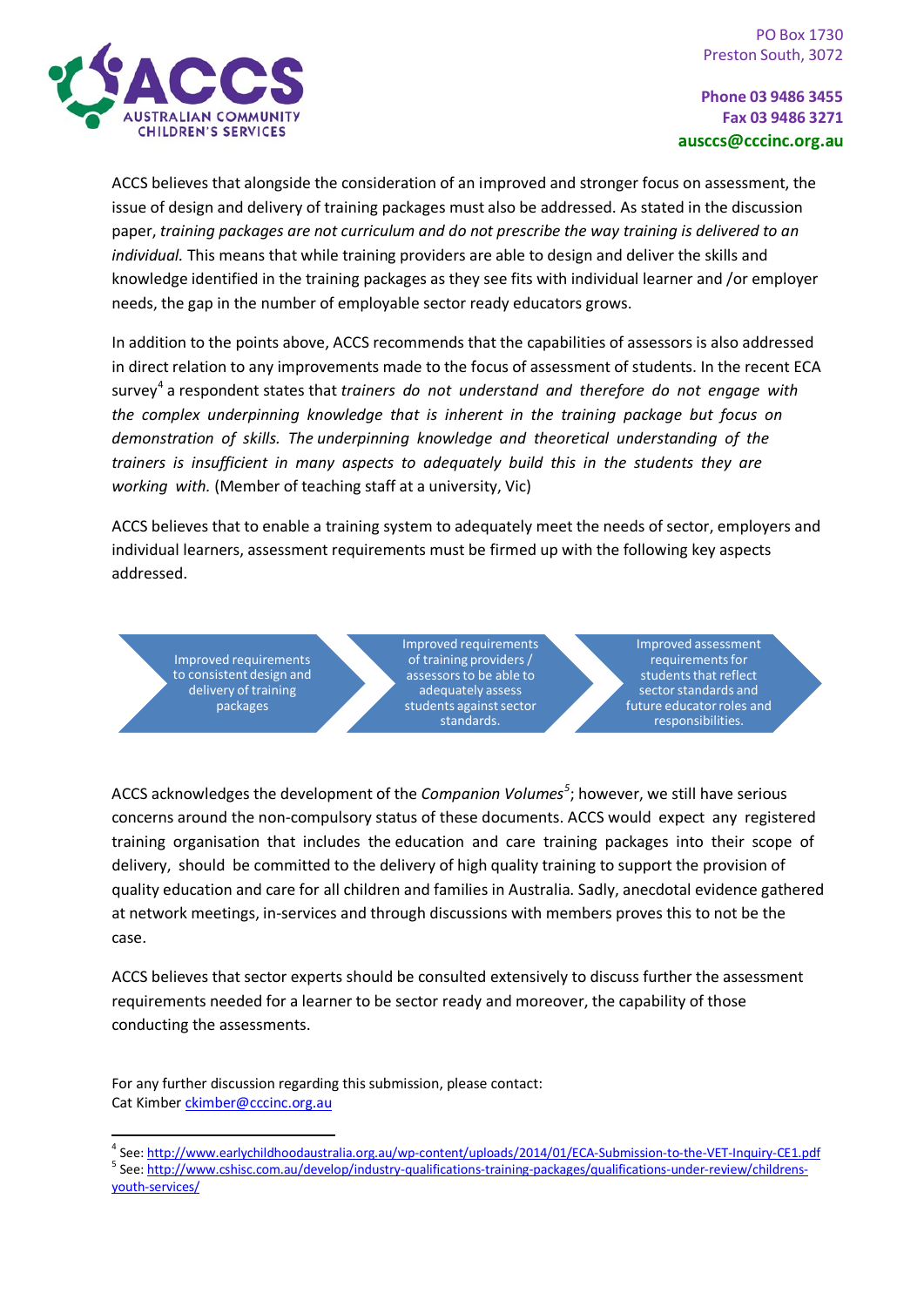### **Appendix 1: 2012 submission to the Qualifications review for the Children's Services Sector**

#### Introduction

CCC welcomes the opportunity to provide feedback on the review of the children's services training packages draft one; and would like to highlight the critical place this review has alongside the first year of implementation of the national quality reform agenda for the education and care sector (including both early and middle childhood).

1 January 2012 saw the commencement of formal implementation of the National Quality Framework which is, 'a once-in-a-lifetime opportunity to begin the process of reform and improvement' (Early Childhood Australia [ECA] n.d., p.  $1^6$  $1^6$ ) for all education and care services across Australia. A vital aim of the reform is to see more qualified staff in the education and care sector to support the provision of quality education and care that all children and families deserve.

### CS&HISC discussion questions

In response to **discussion question one** 'Do you think children's services job roles changed over the past 2-3 years?' and in reflection of comments above; we believe it is evident that changes in job roles have occurred. Whilst the formal implementation of the National Quality Framework began at the commencement of 2012, introduction of national learning frameworks for both early childhood and school age care were introduced prior to this date.

Both the Early Years Learning Framework: Belonging, Being & Becoming (2009) and the Framework for School Age care: My Time, Our Place (2011) require educators to critically reflect on their pedagogy (professional practices) as the frameworks present the education and care sector with informed practice principles and learning outcomes that support both the education and care of all children. The frameworks promote the shift from check listing developmental milestones to understanding, supporting and implementing the well-researched benefits of play based learning that holistically supports individual children's wellbeing, learning and development.

Quality area one of the National Quality Standards <sup>[7](#page-4-1)</sup>requires education and care services to utilise an approved learning framework to inform the development of a curriculum (program) that enhances each child's learning and development. As both the frameworks and the national quality standards were introduced in the past  $1 - 3$  years; current job roles require some fundamental changes in practice to that which were required of educators 3 years ago.

In response to **discussion question two**, 'Do the qualifications still reflect the job roles?', We acknowledge that draft one of the training packages currently under review is part of a process to ensuring closely aligned training packages with actual job role requirements. However, we believe it is important to reflect on evidence to drive home the importance of education and care training packages being explicitly aligned with actual job roles.

<span id="page-4-1"></span><span id="page-4-0"></span> $6$  Early Childhood Australia n.d., 'Our future on the line: keeping the early childhood education and care reforms on track', retrieved 13 December 2012[, http://www.earlychildhoodaustralia.org.au/pdf/our\\_future\\_on\\_the\\_line.pdf](http://www.earlychildhoodaustralia.org.au/pdf/our_future_on_the_line.pdf) 7 Se[e http://acecqa.gov.au/national-quality-framework/national-quality-standard/](http://acecqa.gov.au/national-quality-framework/national-quality-standard/)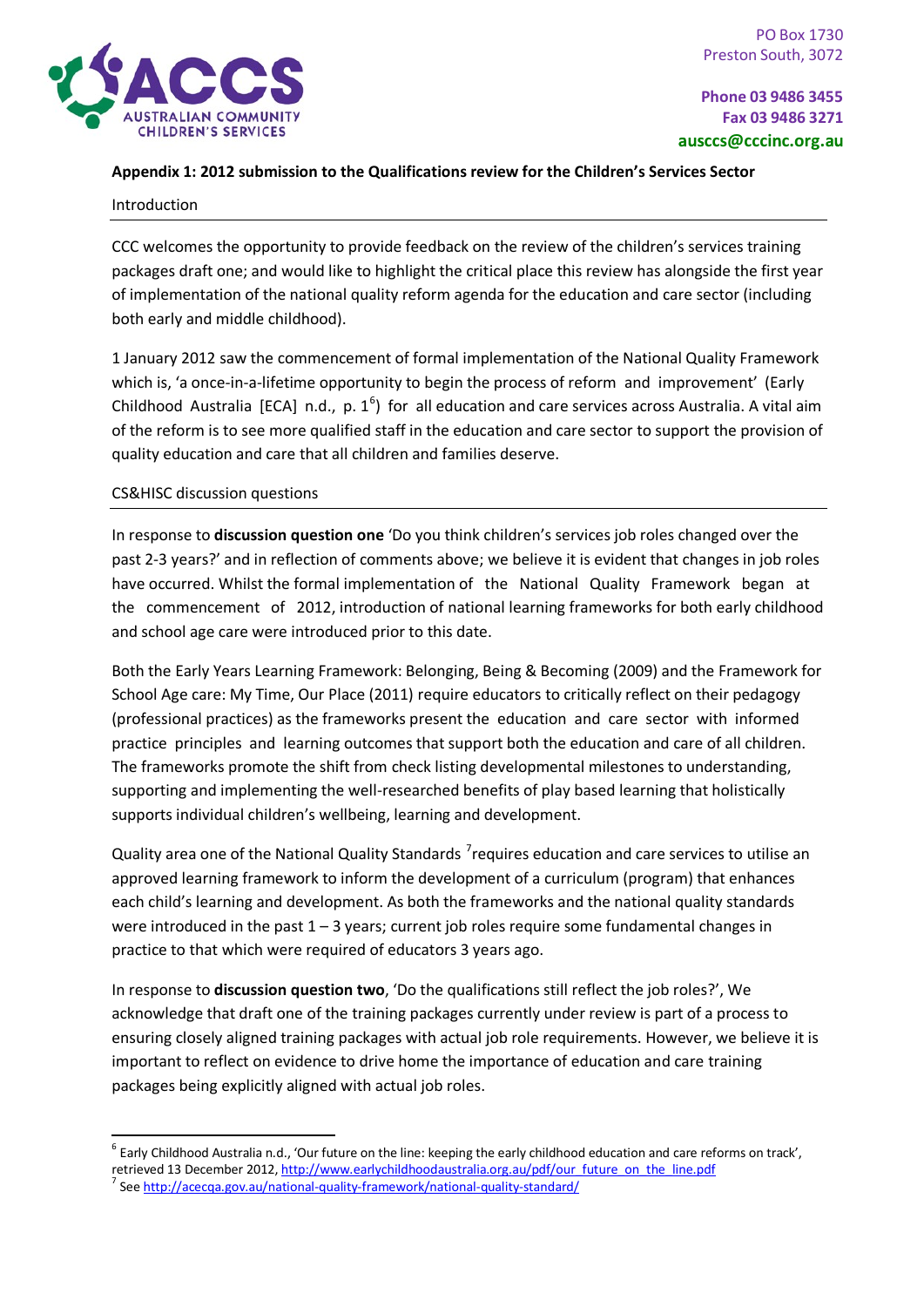

The Australian Community Children's Services [ACCS], the peak body representing Australia's not-forprofit community owned children's services, recently conducted the first wave of the 'Trends in Community Children's Services Survey'<sup>[8](#page-5-0)</sup>. Results of particular importance in response to discussion question two are;

- Forty-one per cent of services that had recently recruited reported that the field of applicants were of a low or very low standard. Nearly half reported satisfactory fields but only six per cent reported the field being of a high or very high standard.
- The top three factors that make recruitment difficult were the low wages in the sector, applicants for positions not being suitably skilled or qualified and the undesirable working hours.
- Services raised issues with the quality of qualifications and issues with RTOs. One respondent said that "training organisations need to consider the well-being of the children first and foremost… incompetent staff means lack of quality".

The statistics above, combined with evident changes in what is required in the provision of quality education and care as discussed earlier, would suggest that current qualifications/training packages need substantial updating to ensure newly graduated educators are best equipped to know, understand and implement all that is required of their job role.

In response to **discussion question three**, 'What critical changes are needed to assist the industry in meeting its skills needs?' we provide the following general and more specific unit of competency feedback.

## General

# **1. Streamlining: The New Design Model**

CCC wishes to acknowledge the benefits of the new design model, in particular the structure to easily identify unit of competencies and their associated assessment requirements. Clear, direct and simple layout of content avoids the use of unnecessary jargon and makes for easy understanding helping to eliminate any possible confusion around unit of competency requirements and associated assessments.

Whilst CCC can look to the benefits of the yet to be developed Companion Volumes; we have serious concerns around the non-compulsory status of these documents. CCC would expect that any registered training organisation that includes the education and care training packages into their scope of delivery, should be committed to the delivery of high quality training to support the provision of quality education and care for all children and families in Australia. Sadly, anecdotal evidence gathered at network meetings, in-services and through discussions with members proves this

<span id="page-5-0"></span> <sup>8</sup> Se[e http://www.ausccs.org.au/index.htm](http://www.ausccs.org.au/index.htm)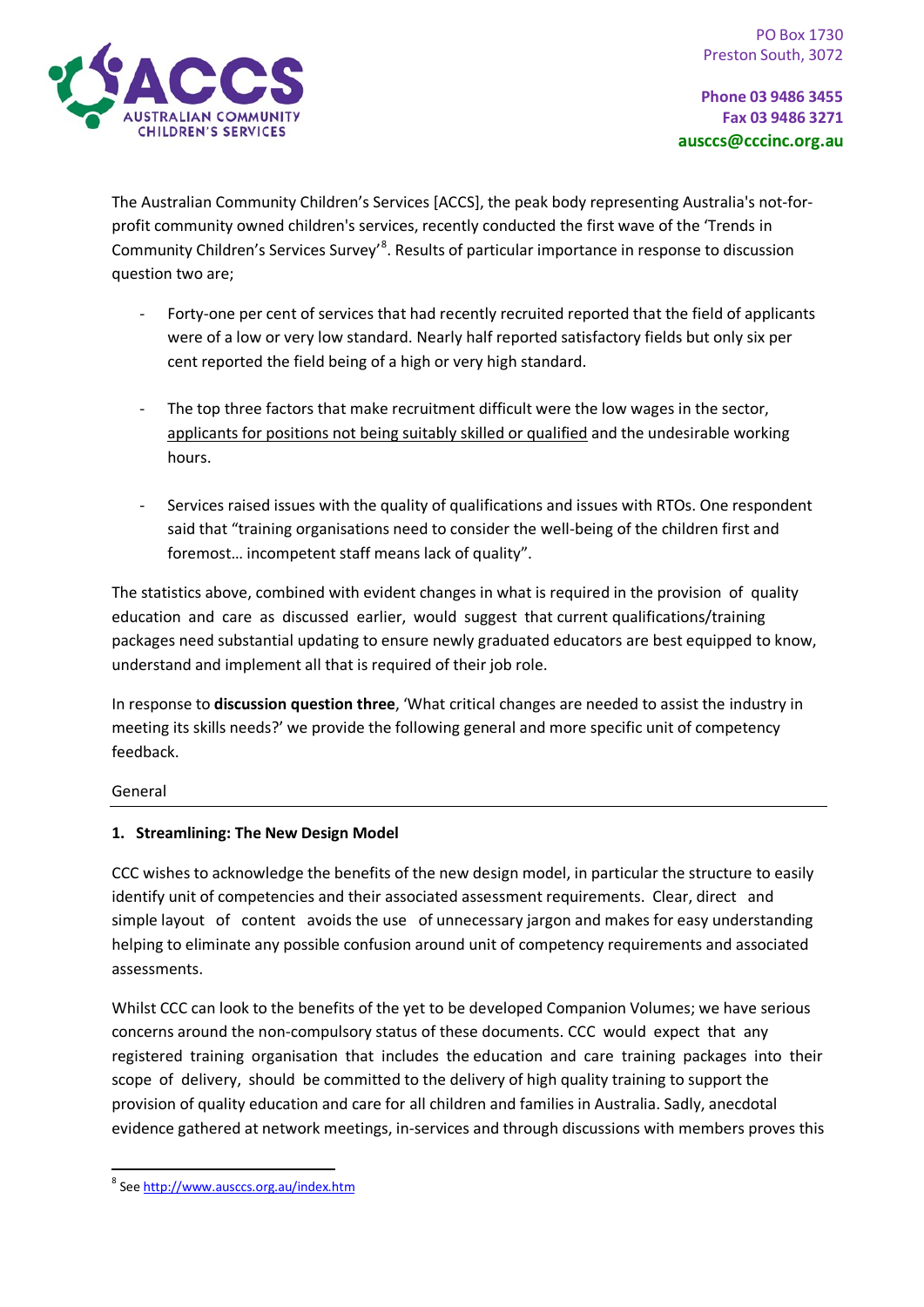

to not be the case. Therefore, added to our concern is the time and resources that will go into companion documents that may not result in the adequate and valued use of them.

In reference to the above, again we wish to highlight the critical place the qualifications/training package review has during a time of such significant reform and change for the education and care sector. CCC appreciates the requirements for deadlines to each component of the review, however rushing it may affect the potential success such a significant review can and will have nationally.

### **2. Consistent language**

The use of consistent language ensures that all in the education and care sector have a common understanding of the required resources and documents (including regulations, law acts and the learning frameworks) to support and implement quality education and care. Furthermore, preparing students with common and consistent language during training supports the transition from being newly graduated to being a competent and valuable educator.

Draft one of the training packages refers to Belonging, Being and Becoming the Early Years Learning Framework for Australia as 'Early Years Learning Framework' however; the reference to the School Age Framework in Australia is referred to as 'My Time, Our Place'. Recommendation is that throughout all relevant units of competencies and associated documents, the frameworks are referred to as;

- The Early Years Learning Framework for Australia
- The Framework for School Age Care in Australia

When specifically referring to legislation, it is recommended that throughout all relevant units of competencies that the term 'relevant legislation' or more specifically naming the legislation where applicable is used;

- Education and Care Services National Regulations
- Education and Care Services National Law Act 2010

The term Educator is a valued and nationally consistent term to refer to practitioners who provide education and care to early childhood and school age care children in Australia; including the planning and implementing of programs that support children's wellbeing, learning and development. Recommendation is that terms such as staff, worker are used in a relevant manner and not to describe anyone who has a role of planning and implementing programs that support the wellbeing, development and learning of all children.

Similarly to the above, the term Education and Care Service is a nationally consistent and valued term used to validate and describe the education and care that services (and educators) provide to all children from birth to school age care across Australia. Recommendation is that the term children's services be replaced with the term education and care service.

The term 'activities' is outdated and when used often demeans the intentional teaching, learning and development that is carefully planned for when setting up learning environments and experiences. For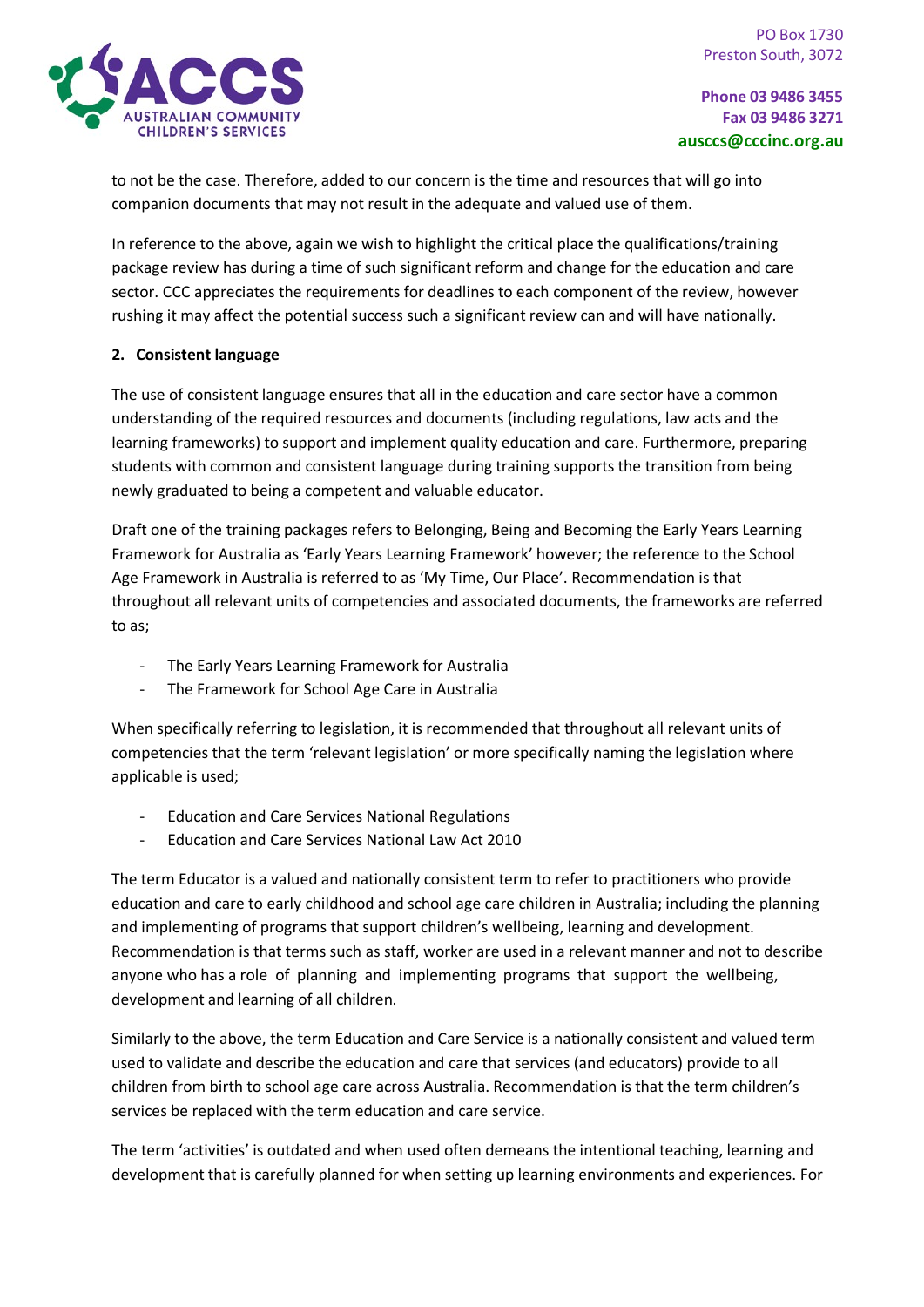early childhood education and care recommended terminology is: learning experiences; and for school age care, recommended terminology is: play and leisure experiences.

#### Specific

**CHC3XXXX Certificate III in Children's Services CHC4XXXX Certificate IV in Children's Services (Outside School Hours Care) CHC5XXXX Diploma of Children's Services (Outside School Hours Care) CHC5XXXX Diploma of Children's Services (Early Childhood Education and Care)**

Recommendation (in the reflection of using consistent language) is that the qualification titles above be renamed as;

**CHC3XXXX Certificate III in Education and Care CHC4XXXX Certificate IV in Education and Care (School Age Care) CHC5XXXX Diploma of Education and Care (School Age Care) CHC5XXXX Diploma of Early Childhood Education and Care**

### **CHC3XXXX Certificate III in Children's Services:** Qualification description

This qualification description needs updating to ensure use of consistent language as previously discussed, to adequately describe the job role of an educator who has obtained the Certificate III. Furthermore, description should reflect the content of resources and documents (such as learning frameworks) that educators will be expected to use when implementing learning and development experiences. For example, in the draft it refers to facilitating experiences that enables children to 'achieve developmental outcomes'; this should also include consideration of enabling children to achieve learning (and developmental) outcomes.

#### **CHCCN301B Ensure the health and safety of children**

This unit of competency (U.O.C) reflects strongly the Education and Care Services National Regulations; in particular, Part 4.2 Children's health and safety, and Part 4.3 Physical environments. Reference to legislative requirements is made in multiple terms, such as; recognised state/territory regulations and requirements, legal requirements and regulations, legislative requirements and accordance with requirements. Recommendation is that one term is decided upon such as 'relevant legislative requirements' to ensure clarity for such an important U.O.C. Furthermore, it is recommended that all U.O.C's (in all children's services training packages under review) use the same chosen term where applicable.

Similar to the above, the terminology used to refer to services policies and procedures is inconsistent throughout. Terminology such as organisational policies, according to policies and procedures, organisation guidelines, organisation requirements are used. Recommendation is that one clear terminology, such as in accordance with 'service policies and procedures' are used to ensure consistency. Recommendation is also made that all U.O.C's in all training packages under review, use the same terminology where applicable.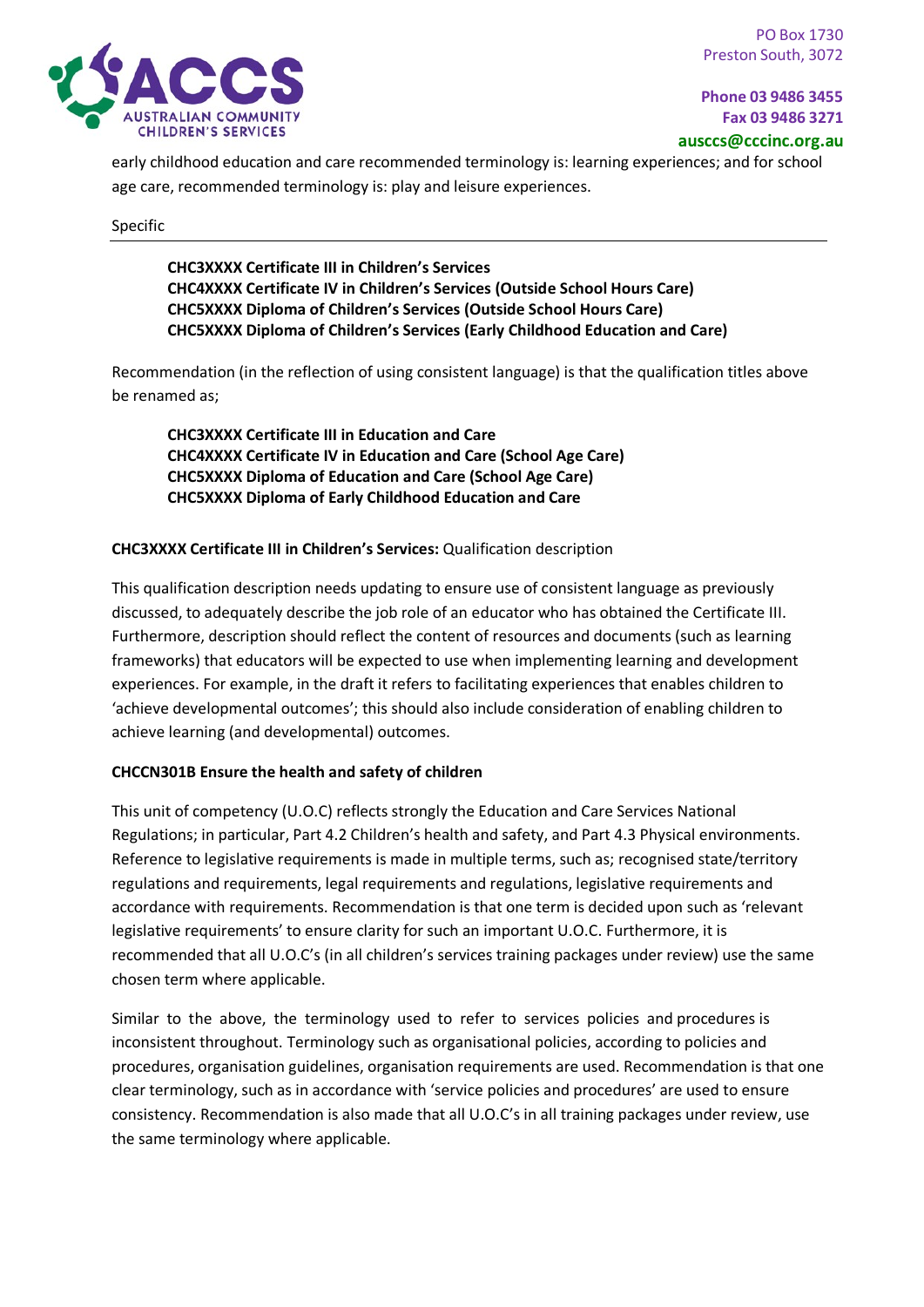

### **CHCCN305B Provide care for babies**

CCC is very pleased that this U.O.C has been included in all early childhood education and care related training packages. Understanding the whole child is critical in being able to provide responsive and appropriate care and education, with a clear idea of what prior knowledge and experiences each child brings with them to the service.

### **CHCXX301A Support the implementation of an age appropriate learning framework**

CCC is also pleased to see the inclusion of this new U.O.C. However, a recommendation is that the unit be renamed 'support the implementation of an approved learning framework'. This is consistent with Education and Care Services National Regulations and Law Act, and also supports planning for children's transition to school.

We wish to highlight element 4.7 – *Reflect with children on what and how they have learned*: This a clear reference to the purpose of the national learning frameworks and is a theme we would like to see throughout all associated U.O.C's and assessment requirements.

#### **CHCPR301C Provide experiences to support children's play and learning**

Whilst this U.O.C contains fundamentals such as creating stimulating and appropriate environments to foster development, play and learning; some further work could go into the rewriting of this unit to ensure true connections to the national learning frameworks that educators will be expected to use in the education and care setting.

As discussed previously, the national learning frameworks promote play based learning experiences that supports children's learning, wellbeing and development and extends beyond a checklist of developmental milestones. For educators to adequately fulfil job role requirements in the education and care setting, it is critical this U.O.C reflects the practices, principles and learning outcomes in the learning frameworks.

#### **CHCPR303D Develop understanding of children's interests and developmental needs**

Recommendation is to consider renaming to 'Develop understanding of children's interests, wellbeing and developmental needs' to make stronger connection to the national learning frameworks.

Equally important to gathering information about children's needs and interests is how this is documented to inform program planning cycles and to share with children and their families. Further edits to this U.O.C should include reference to program planning cycles, and how documented information should be used to inform individual program plans and learning experiences for all children.

# **CHCCHILD401A 'Assessment Requirements' for CHCCHILD401A – Identify and respond to children and young people at risk**

In 120 hours of work placement it is highly unpredictable that three separate occasions of children and young people being at risk will occur. However, CCC believes that students need to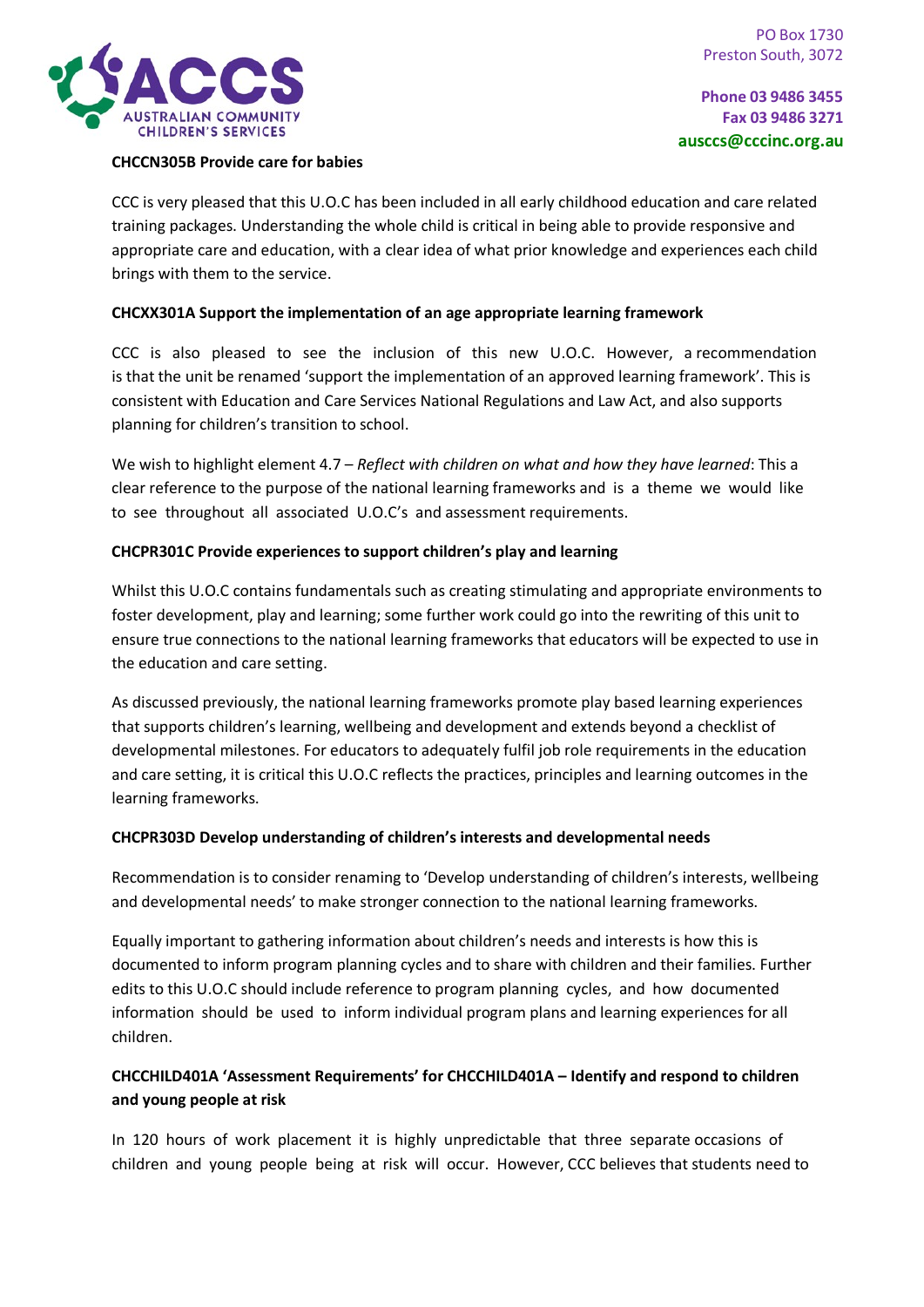

gain knowledge and understanding that will be translated into real workplace situations. It is important that workplace experience is carried out over substantial timeframes to ensure greater opportunity to practice identifying, recording and reporting children and young people at risk of harm.

Whilst CCC advocates for real workplace experiences, we understand that in some cases the CS&HISC may deem the use of case studies or scenario's as appropriate. CCC would strongly advise that the CS&HISC seek the advice of education and care services to gather the most accurate and likely event that students may face as newly graduated educators; only as a last resort if an appropriate amount of situations do not present themselves during work placements.

Regarding resources for use, students completing this unit would benefit from reading and understanding the Early Childhood Australia [ECA] Code of Ethics<sup>[9](#page-9-0)</sup>, to gain foundation information on the ethical requirements of education and care professionals.

## **CHCCN301B 'Assessment Requirements' for CHCCN301B – Ensure the health and safety of children**

Under resources it is highly recommended that assessment must include the use of the Education and Care National Regulations (and Law Act where applicable).

## **CHCCN302A 'Assessment Requirements' for CHCCN302A – Provide care for children**

Under knowledge evident it discusses the use of 'relevant national quality framework areas' this should more explicitly state relevant national quality standards. The National Quality Standards should also be listed under resources.

# **CHCCN303A 'Assessment Requirements' for CHCCN303A – Contribute to provision of nutritionally balanced food in a safe and hygienic manner**

Both the National Quality Standards and the Education and Care National Regulations and Law act have important information for students to know, understand and implement as a newly graduated educator. For this reason, these documents should also be listed under the resources that must be used for assessment.

# **CHCCN305B 'Assessment Requirements' for CHCCN305B – Provide care for babies**

CCC would recommend that due to the complex and varied needs of babies that more than three situations to demonstrate provision of care be carried out.

Reports provided to CCC anecdotally, highlight the dangers babies and young children are placed in when newly graduated educators are not familiar with changing a real (not a doll) baby's nappy. It is critical that this is a task explicitly required and should be included in both the assessment requirements and the associated U.O.C. content information.

# **CHCXX301A 'Assessment Requirements' for CHCXX301A – Support the implementation of an age appropriate learning framework**

<span id="page-9-0"></span><sup>9</sup> Se[e http://www.earlychildhoodaustralia.org.au/code\\_of\\_ethics/early\\_childhood\\_australias\\_code\\_of\\_ethics.html](http://www.earlychildhoodaustralia.org.au/code_of_ethics/early_childhood_australias_code_of_ethics.html)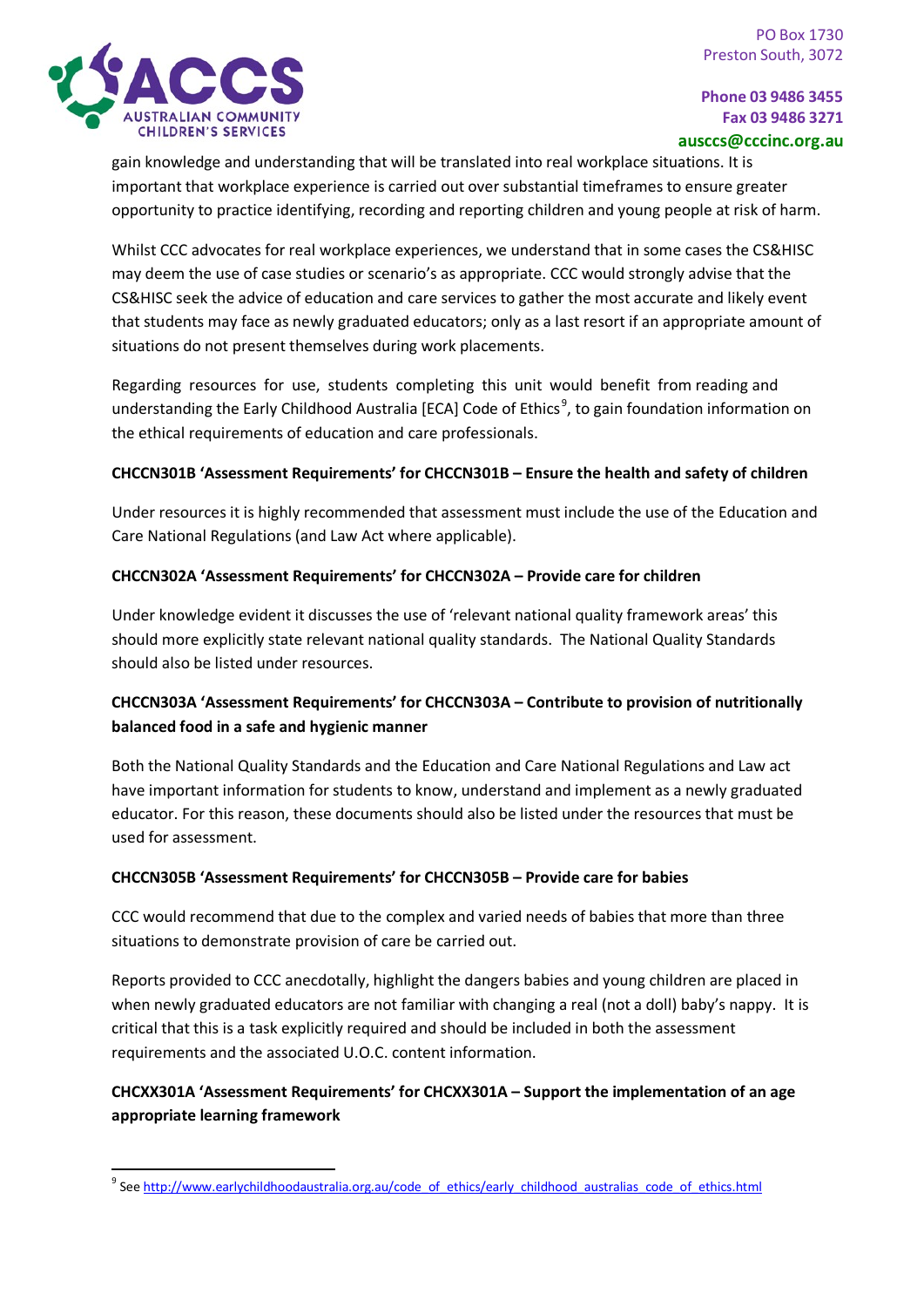

Quality Area One of the National Quality Standards; Educational program and practice is critical to supporting the implementation of an approved learning framework and therefore CCC recommend that the National Quality Standards be listed as a resource that must be used for assessment.

### **CHCIC301E 'Assessment Requirements' for CHCIC301E – Interact effectively with children**

Interacting and communicating effectively with children is paramount to working with and understanding children's individual and group needs, interests and wellbeing. CCC recommends that documented evidence of this occurs over more than three situations and involves both individual and groups of children.

## **CHCPR301C 'Assessment Requirements' for CHCPR301C - Provide experiences to support children's play and learning**

\*Please also see previous U.O.C content feedback

As previously discussed, assessing children's wellbeing, learning and development requires significantly more than check listing developmental milestones. Furthermore, it is critical that there are requirements for students to understand and make links between observing, documenting and assessing children's interests and needs, not just age/stage milestones.

As reflected in national learning frameworks, national quality standards and national regulations; ensuring children are supported to know, understand and learn about sustainable practices for a better future is vital. Therefore, it is critical that performance and knowledge evidence reflects this.

#### **CHC4XXXX Certificate IV in Children's Services (Outside School Hours Care):** Qualification description

This qualification description needs updating to ensure use of consistent language as previously discussed, to adequately describe the job role of an educator who has trained and obtained knowledge to work with school age children. Furthermore, description should reflect the content of resources and documents (such as the framework for school age care) that educators will be expected to use when implementing play and leisure experiences. For example, in the draft it refers to facilitating experiences that enables children to 'achieve developmental outcomes'; this should also include consideration of enabling children to achieve learning (and developmental) outcomes and to support children's wellbeing.

#### **CHCOSHC401A Support children to participate in outside school hours care**

Recommendation is to rename to 'support children to participate in school age care'. As per comments regarding qualification description above, it is important that this U.O.C truly reflects the framework for school age care and relevant national quality standards.

#### **CHCOSHC402B Develop and implement activities in outside school hours care**

Recommendation is to rename to 'develop and implement play and leisure experiences in school age care'. This U.O.C needs significant edits to ensure consistent language is used to support clear understanding of care and education provision in the school age care setting. Reference to reflective practice and program planning cycles should be included in performance criteria's.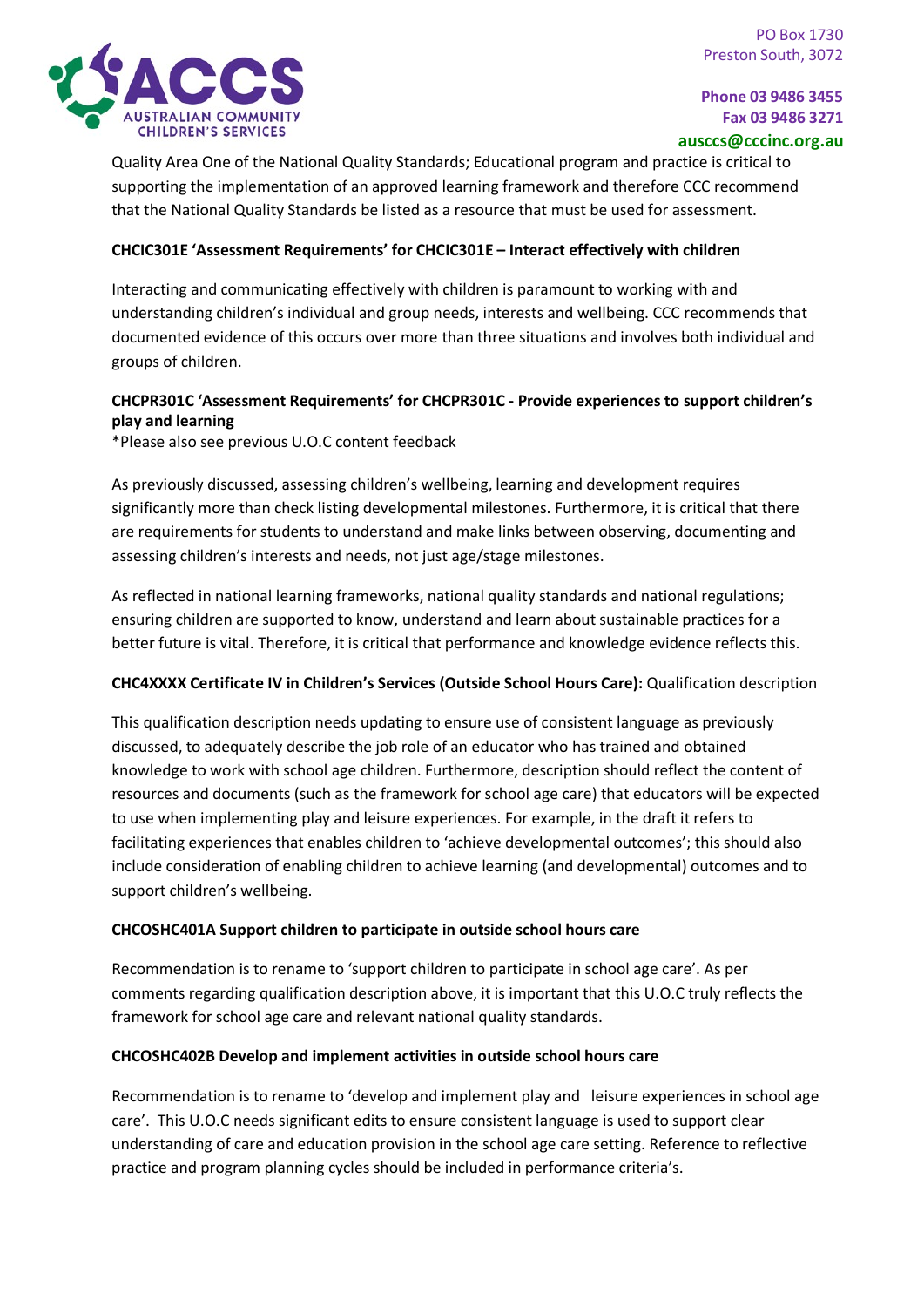

#### **CHCOSHC403B Work effectively with children in outside school hours care**

Educators working with school age care children are required to collaborate with and engage in respectful interactions with all children. It is recommended that this U.O.C be renamed to reflect this; such as 'Work collaboratively and respectfully with all children in school age care'.

Once again, language used throughout this U.O.C needs to be reviewed and updated in reflection of the framework for school age care, national quality standards and national regulations.

## **CHCOSHC401A Assessment Requirements for CHCOSHC401A - Support children to participate in outside school hours care**

\*Please also see previous U.O.C content feedback

Under performance evidence we are unsure as to why only language development environments have been suggested. CCC recommends that students plan, implement and assess at least two indoor and two outdoor learning spaces to support children to participate in school age care.

## **CHCOSHC402B Assessment Requirements for CHCOSHC402B – Develop and implement activities in outside school hours care**

\*Please also see previous U.O.C content feedback

CCC recommends that students plan, implement and assess at least two indoor and two outdoor play and leisure experiences to support groups and individual children to participate in school age care. In addition to 'using writing skills to prepare reports on activity or program outcomes', as discussed under performance evidence; requirements to use a range of documentation and assessment methods should also be listed.

## **CHCOSHC403B Assessment Requirements for CHCOSHC403B - Work effectively with children in outside school hours care**

\*Please also see previous U.O.C content feedback

Demonstrated evidence should also include individual interactions with children, not just groups. The ECA Code of Ethics is also a relevant resource that should be listed to support the assessment of this unit.

#### **CHC5XXXX Diploma of Children's Services (Outside School Hours Care):** Qualification description

This qualification description needs updating to ensure use of consistent language as previously discussed, to adequately describe the job role of an educator who has trained and obtained knowledge to work with school age children. Furthermore, the reference to National Standards for Outside School Hours Care should be deleted (National Standards for OSHC have been superseded by Education and Care National Regulations and Law Act) and replaced with relevant legislative requirements.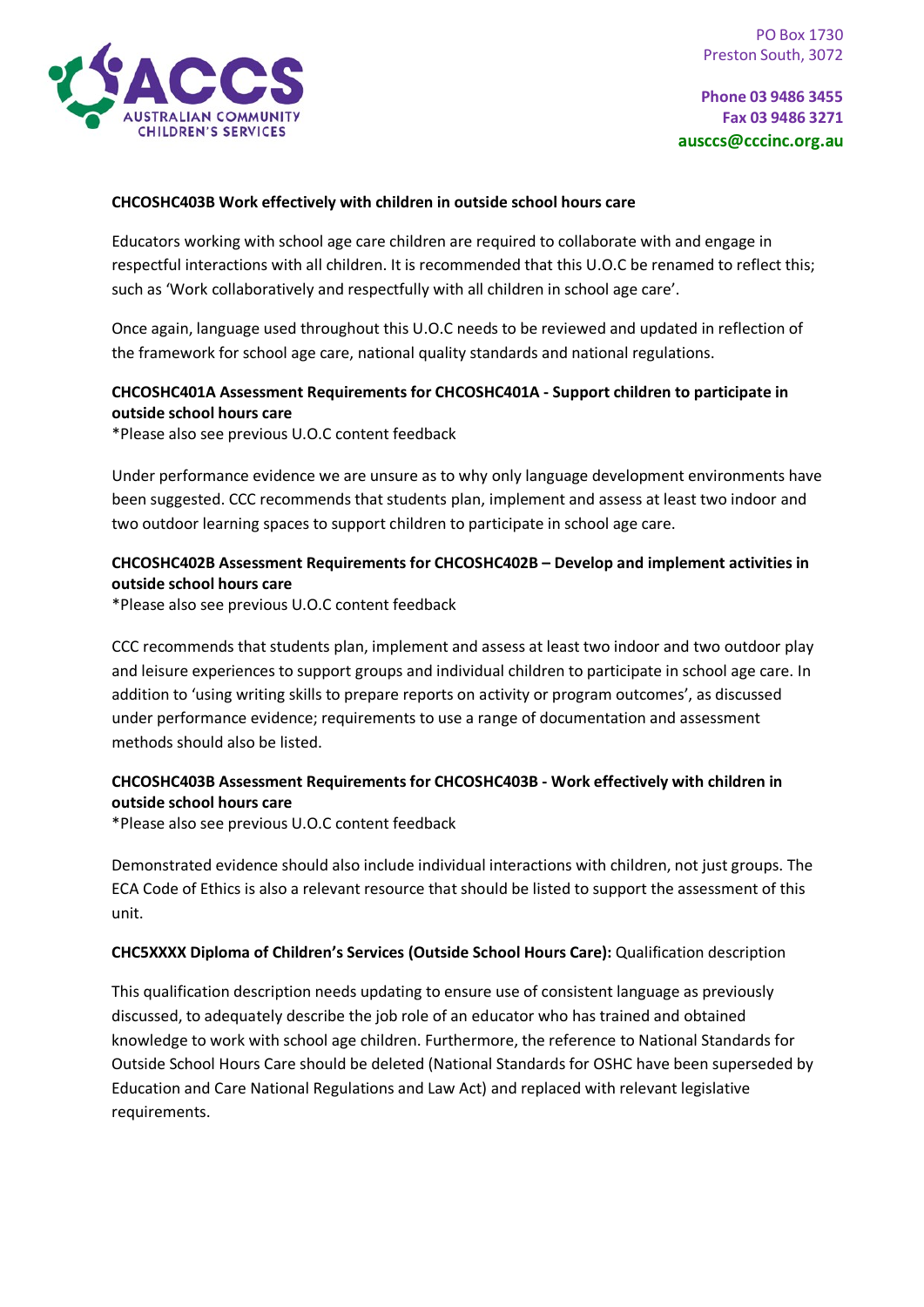

## **CHCFCXX5 Foster cognitive development in childhood CHCFCXX2 Foster physical development in childhood CHCFCXX3 Foster social development in childhood CHCFCXX4 Support emotional and psychological development in childhood**

Whilst the above developmental areas of childhood are important to know, understand and plan for; it is critical that U.O.C content supports educators to identify ways to foster developmental needs in a play based learning environment. For newly graduated educators to competently fulfil job role requirements and address program planning cycles that support the holistic wellbeing, learning and development of all children, play based learning knowledge is important.

# **CHCIC501A Manage children's services workplace practice to address regulations and quality assurance**

In the vein of consistent language, both the title and content of this U.O.C needs to be addressed, including the use of exact name of legislative documents and national quality standards that education and care services are required to comply with and implement.

# **CHCPR501B Design, implement and evaluate programs and care routines for children**

As discussed throughout previous U.O.C feedback, it is important that designing, implementing and evaluating programs and routines is developed using a clear and appropriate program planning cycle that also supports the implementation of national learning frameworks. Furthermore, program plans and routines must also address children's needs and interests, not just development milestones and adults' assumptions of what children should be provided with. This U.O.C should be reviewed to ensure it meets the intent of program and routine planning and evaluating as discussed.

## **CHCRF511A Work in partnership with families to provide appropriate care for children**

Job role requirements of educators are to ensure that they provide more than just 'appropriate' care. Educators will be required to collaborate with families and work in partnership with, to ensure care for children is responsive of both the child and family's needs and interests. Therefore, the title of this U.O.C should be reviewed and furthermore all content reflective of the needs to collaborate with families.

# **CHC5XXXX Diploma of Children's Services (Early Childhood Education and Care):** Qualification description

This qualification description needs updating to ensure use of consistent language as previously discussed, to adequately describe the job role of an educator who has trained and obtained knowledge to work with children in the early years.

## **CHCPR502E Organise experiences to facilitate and enhance children's development**

In the vein of consistent language and adequate reflection of the national learning framework and national quality standards the title of this U.O.C needs to be updated and as such content should be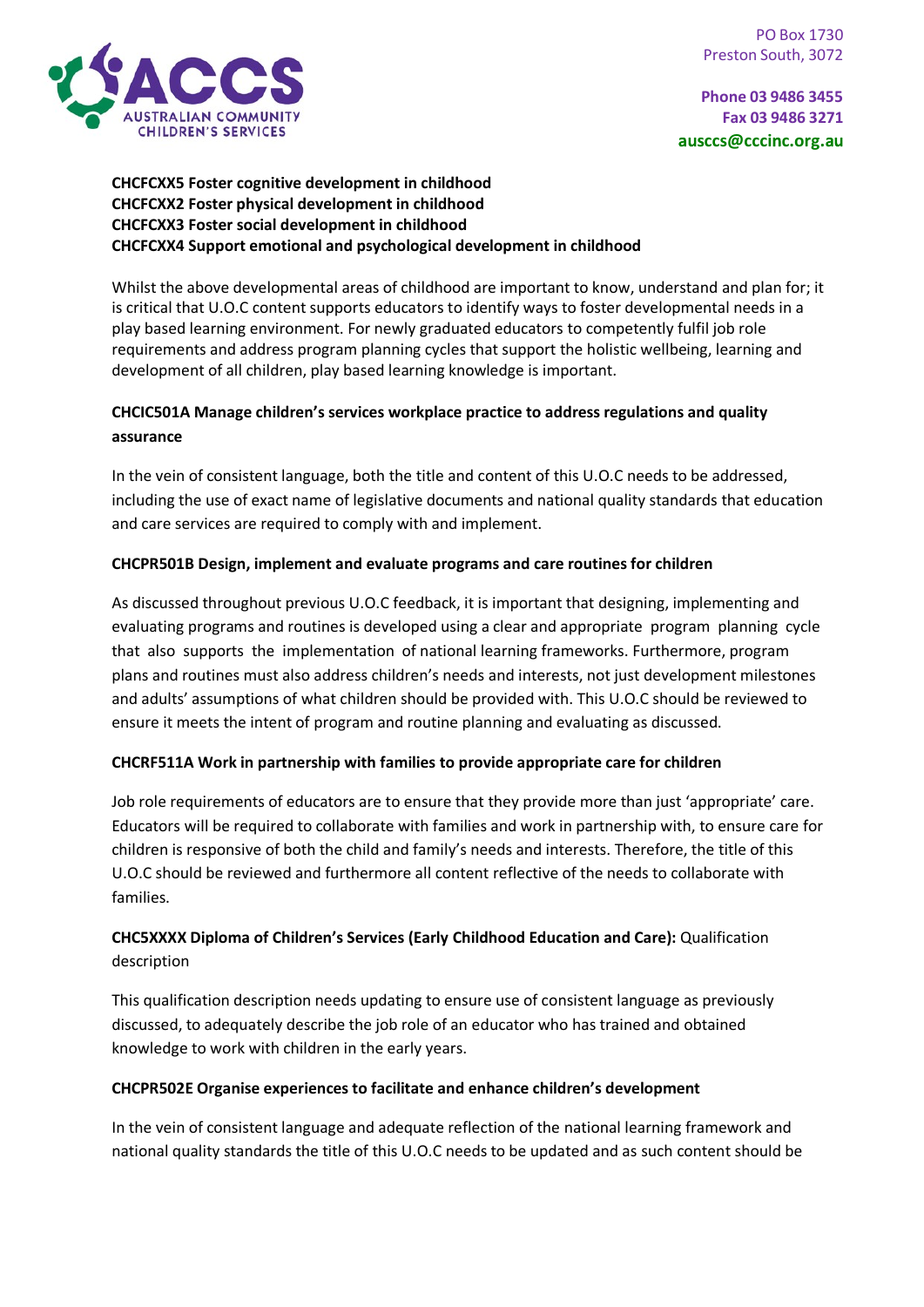

reviewed. Suggested U.O.C title is 'Plan and implement learning experiences to support the learning, wellbeing and development of all children'.

### **CHCPR509A Gather, interpret and use information about children**

Whilst the content of this U.O.C contains important aspects of gathering documentation and working with others (such as families, colleagues) the title should be updated to reflect language consistent with national learning frameworks and national quality standards. Educators will be required to reflect upon such documents to support the documenting and assessing of children's learning and development.

#### Electives

#### **CHCPR302A Support sustainable practices**

Quality Area one and three of the National Quality Standards and Learning outcome two: Children are connected with and contribute to their world (in the National learning frameworks) refer to practices that educators and services should adopt to support children's understanding, growing respect and knowledge of sustainable practices for a better future. CCC recommends that this elective become a core unit of competency in each education and care qualification training package.

### **CHCPR515A Develop and implement a program plan to support sustainable practice**

CCC recommends that this U.O.C be combined with CHCPR302A

#### **CHCIC511A Implement and promote inclusive policies and procedures in children's services**

CCC believes that building strong communities requires the development of and commitment to cultural competence and awareness, and that inclusive practice should always be at the forefront of providing quality education and care for all children and families. CCC recommends that this unit become a core unit in each education and care qualification training package.

# **CHCIC302A Support Aboriginal and/or Torres Strait Islander families to participate in children's services**

Quality area six of the national quality standards call on services and educators to raise awareness of Aboriginal and Torres Strait Islander communities, including the acknowledgment of traditional owners of the land and local elders. Furthermore, principle four of the national learning frameworks 'respect for diversity' expects educators to recognise that diversity contributes to the richness of society. In Australia, this includes promoting greater understanding of Aboriginal and Torres Strait Islander ways of knowing and being. CCC has a commitment to understanding and promoting diverse cultures and respected ways of knowing and being, and would strongly recommend that this U.O.C be a core unit in all education and care qualification training packages.

#### **CHCNN520C Advocate for the rights and needs of children and young people**

The national learning frameworks, national quality standards, national regulations, the ECA Code of Ethics and the UN Convention on the Rights of the Child are all documents that require people to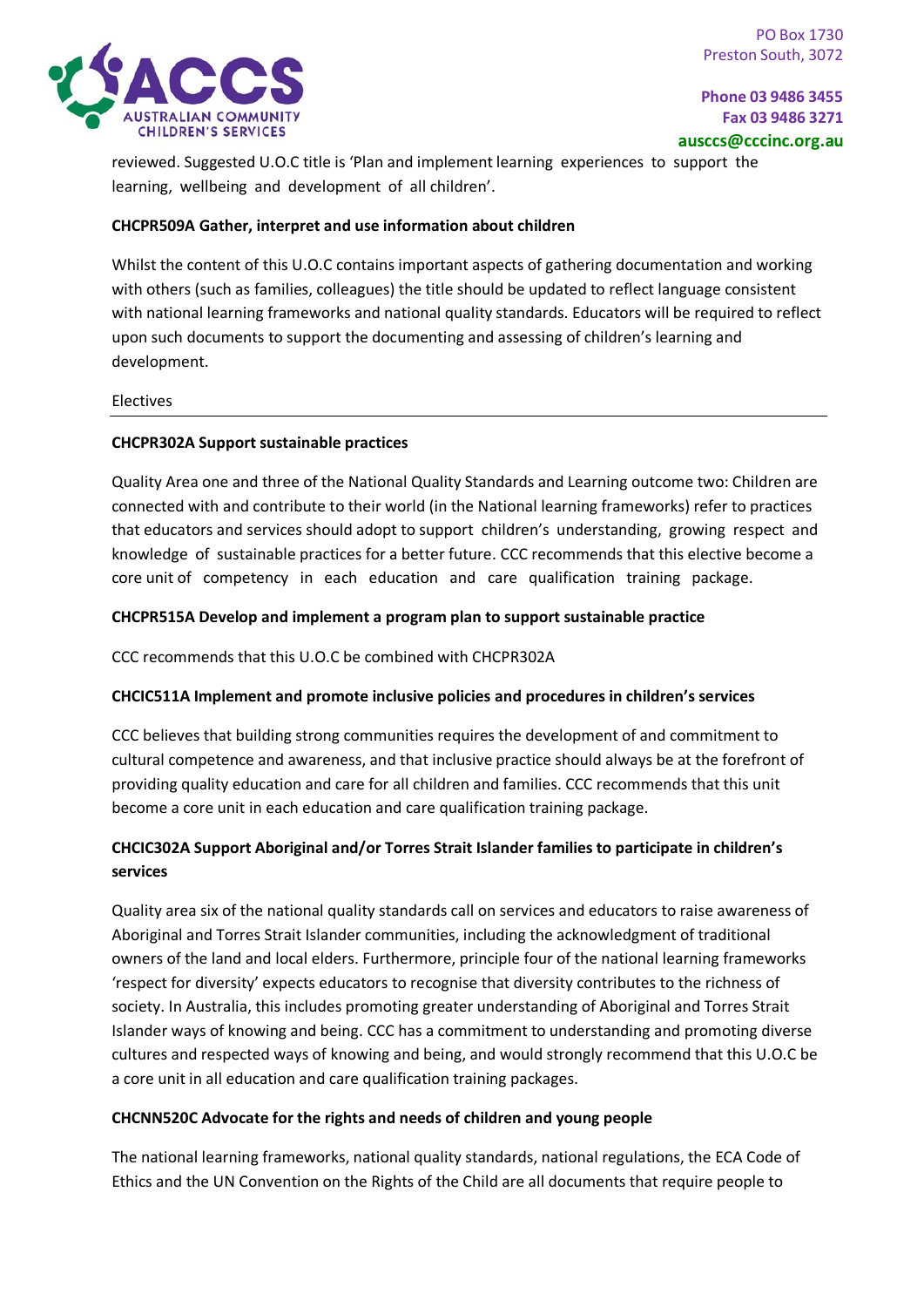

understand, consider and advocate for the rights and needs of all children and young people. CCC strongly advocates for quality care and education for all children and families and supports educators to have a voice to ensure provision of quality care and education. CCC strongly recommends that this U.O.C be a core unit in all education and care qualification training packages.

#### Conclusion

CCC once again wishes to acknowledge how timely the qualifications training package review is and point out what a historical point in time this is alongside the vital education and care national reform agenda, including the recent implementation of the National Quality Framework.

Furthermore, we wish to highlight the significant place the review has alongside the 'Early childhood education and care workforce strategy for Australia: 2012-2016'<sup>[10](#page-14-0)</sup>.

The workforce strategy seeks to increase the level of qualifications in the ECEC workforce. As discussed in the strategy, CCC supports the belief that well-trained and qualified ECEC educators with current, relevant and appropriate skills and knowledge are essential for the provision of quality care and education and outcomes for all children. Furthermore, the importance of high quality, welltrained educators is epitomised throughout the National Quality Framework and all its components.

CCC supports the CS&HISC during the review of the qualifications training packages but cannot stress enough that such a significant review cannot be rushed if it is to be successful, support the Nation's vital ECEC reforms and workforce strategy, and furthermore, support a future of quality educators, enabling them to deliver high quality care and education to all children and families.

For any information regarding this feedback submission please contact:

Cat Kimber, Phone: 03 9486 3455 Email: [ckimber@cccinc.org.au](mailto:ckimber@cccinc.org.au)

<span id="page-14-0"></span> <sup>10</sup> See[: http://deewr.gov.au/early-years-workforce-strategy](http://deewr.gov.au/early-years-workforce-strategy)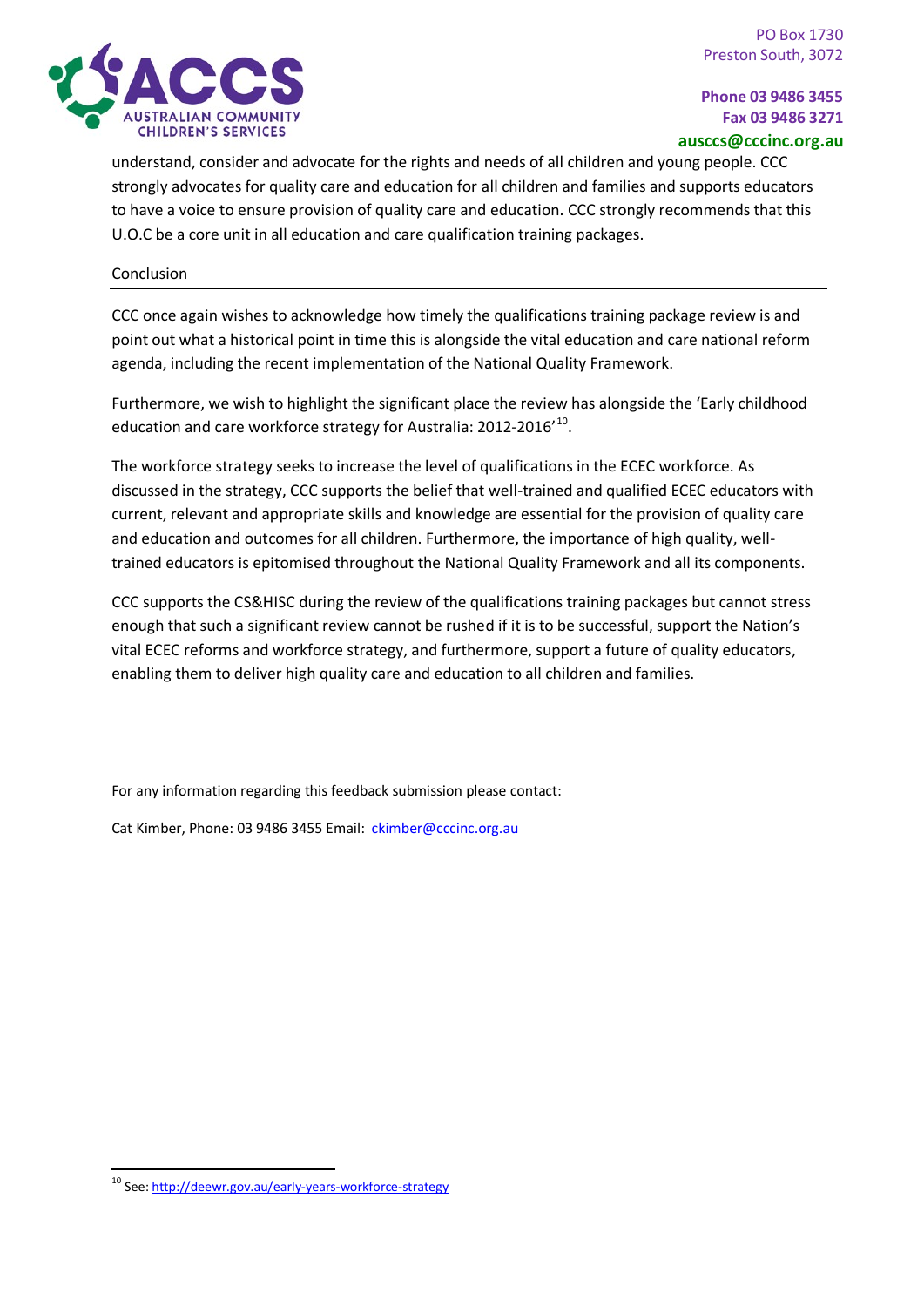

### **Appendix 2: ACCS submission to the Discussion Paper – Towards a Contestable Model**

22 December 2014

#### Introduction

ACCS as the national peak body for the not-for-profit children's services sector welcomes the opportunity to provide feedback to the Industry Engagement in Training Package Development - Discussion Paper: Towards a Contestable Model. ACCS would also like to highlight that any new approaches to the development and maintenance of training packages, particularly in relation to the children's services sector (early and middle childhood education and care) considers the recent work undertaken by the Community Services and Health Industry Skills Council (CS&HISC).

We note that in the discussion paper: towards a contestable model, the discourse is to use the term 'industry'. However, in the early and middle childhood education and care sector we do not manufacture a product and hence do not refer to an industry but rather a sector; the term sector is used from here on.

In July 2013, new and updated qualifications for the children's services sector were endorsed by the National Skills Standards Council (NSSC). ACCS was a significant contributor to the industry consultations (including representation on the subject matter experts group) lead by the CS&HISC, which resulted in some significant improvements to the qualifications / training packages for children's services. A core aim of the reform of qualifications / training packages was to see more qualified staff in the early and middle (OSHC) childhood education and care sector to support the provision of quality education and care that all children and families deserve. This cannot be achieved without authentic and ongoing sector engagement; led by a reputable and committed body.

#### Response to proposed options

ACCS believes that two of the most critical aspects of all qualifications for the children's services sector are:

- 1. Current/responsive: Training Packages must be kept up to date to ensure that VET learners are trained and assessed as competent in skills that are aligned to current sector needs.
- 2. Contextualised: Training Packages across different occupations and industries will share some common skills, but these competencies must be flexible and have a sector-specific context so they are of value to our sector.

Furthermore, ACCS believes that any organisation / body responsible for the development and maintenance of the training packages must be:

1. Trustworthy/reputable: Training Packages provide an underpinning level of quality that students and employers can trust, and thereby allow the national training system to function effectively. In addition to this, the sector relies on the ongoing, transparent and authentic